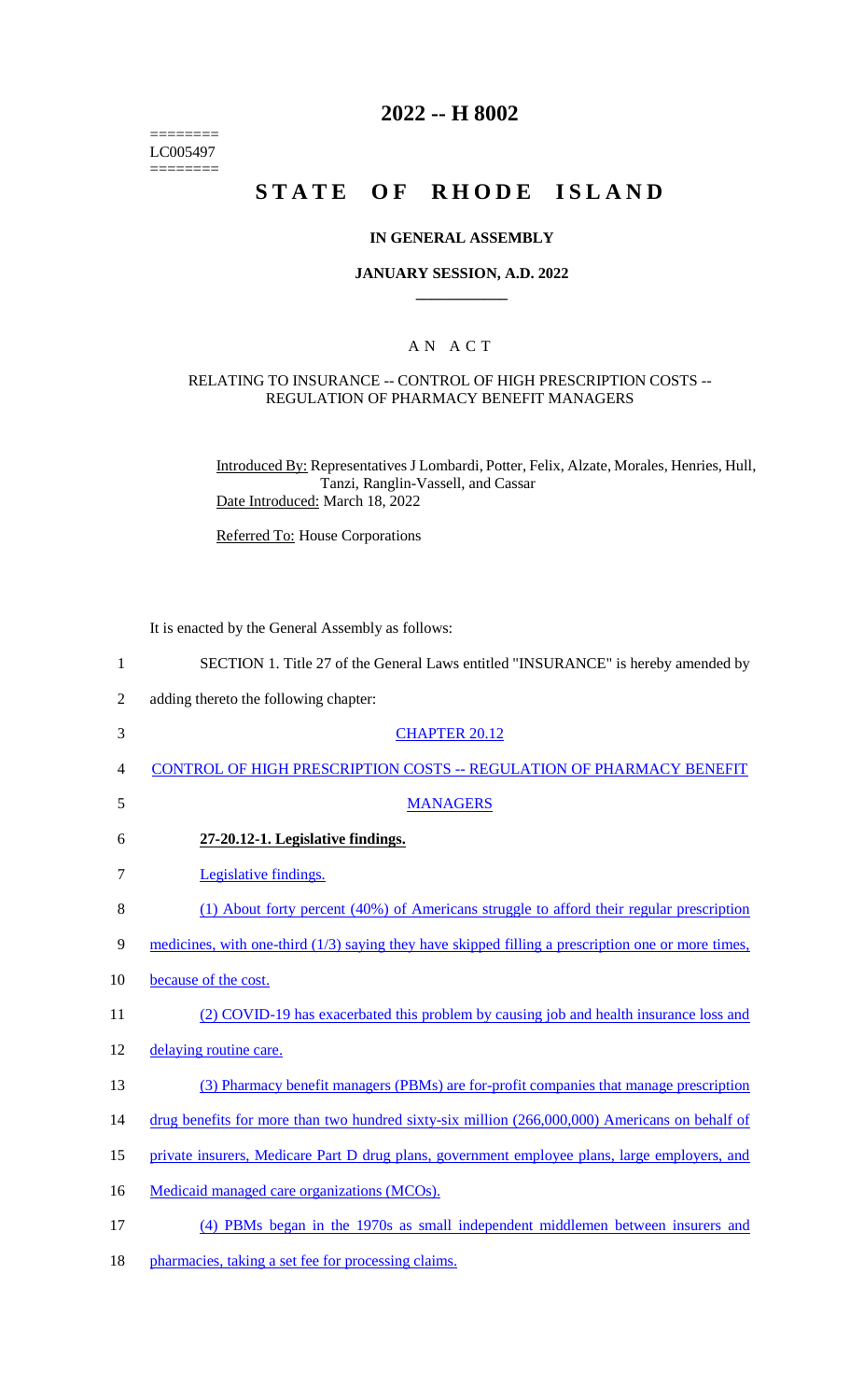1 (5) Today, three (3) PBMs control eighty percent (80%) of the market and are part of large 2 vertically integrated conglomerates that include health insurance companies and pharmacies: 3 (i) CVS Caremark – thirty-two percent (32%) market share – parent company: CVS 4 (Aetna) 5 (ii) Express Scripts – twenty-four percent (24%) market share – parent company: Cigna 6 (iii) OptumRx – twenty-one percent (21%) market share – parent company: UnitedHealth 7 (6) Revenues of top PBM conglomerates exceed those of top pharmaceutical manufacturers 8 and PBM conglomerates such as CVS, United Health Group and Cigna are ranked fourth, fifth and 9 thirteenth, respectively, on the Fortune 500 list ranking largest corporations by revenue. 10 (7) PBMs drive revenues for their parent companies, e.g., CVS Health's Pharmacy Services 11 (PBM) segment will make forty-six percent (46%) of three hundred twenty-four billion dollars 12 (\$324,000,000,000) in 2021 revenues for the company and remains key to its revenue growth. 13 (8) PBMs harm consumers and taxpayers because: 14 (i) PBMs have a conflict of interest and put drugs on formularies to get higher legal 15 kickbacks ("rebates") from drug manufacturers rather than choose the most effective or affordable 16 drugs for consumers. 17 (ii) Drug manufacturers cover PBM rebates by raising list prices for drugs and rebates – 18 adding an estimated thirty cents (\$0.30) per dollar to the price consumers pay for prescriptions. 19 (iii) Maximum allowable cost ("MAC") prices are the upper limits that a PBM will pay a 20 pharmacy for generic drugs and brand name drugs that have generic versions available (multi-21 source brands). PBMs use arbitrary and opaque MAC pricing to charge insurers (including state 22 Medicaid) more than what they reimburse pharmacies and are allowed to pocket the difference 23 ("the spread"). 24 (9) PBM conglomerates own retail, mail order and specialty pharmacies and work against 25 consumer interests by: 26 (i) Setting low reimbursements for their competitors, causing local independent pharmacies 27 to disappear. 28 (ii) "Steering" customers to their affiliated mail order and specialty pharmacies, e.g., by 29 requiring a higher copay if the patient obtains the drug from a non-affiliated pharmacy. 30 (iii) Not allowing pharmacists to discuss cheaper options ("gag orders"). 31 (10) PBMs can make government oversight impossible by hiding profits in multiple ways, 32 e.g., by: 33 (i) Keeping their negotiated discounts and rebates as well as maximum allowable cost 34 (MAC) lists confidential.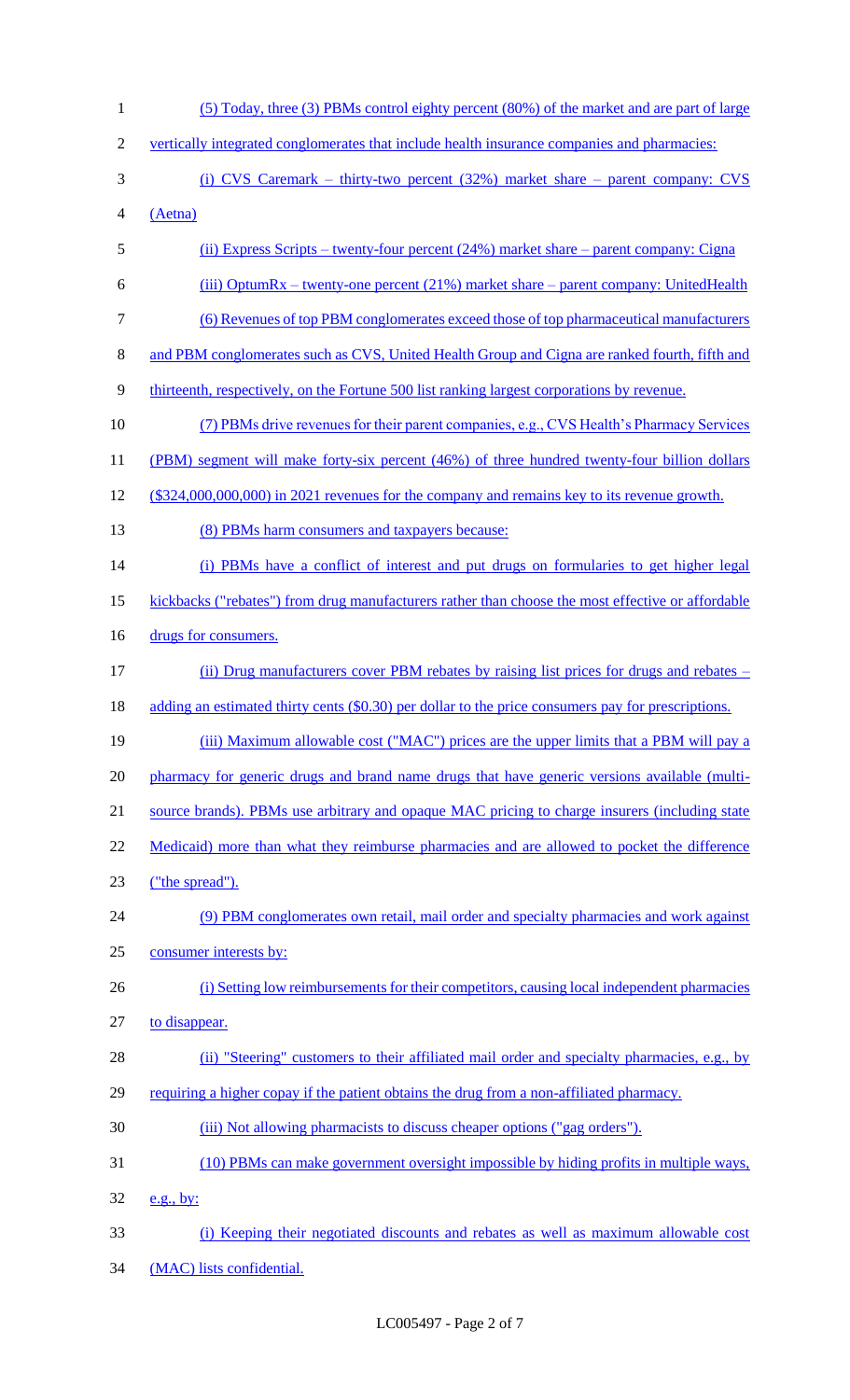| (ii) Disguising profits, e.g., as "rebate management fees" and "savings."                            |
|------------------------------------------------------------------------------------------------------|
| (iii) Controlling their own audits, e.g., by having the right to veto auditors, determine            |
| frequency of audits, require auditors to sign "confidentiality agreements".                          |
| (11) PBMs use "utilization management" that adversely affects clinical outcomes by                   |
| making providers spend excessive time on administrative tasks, delaying and discouraging patient     |
| care, such as:                                                                                       |
| (i) "Prior authorization," which requires patients to get third-party approval prior to getting      |
| the medicine prescribed by their health care provider.                                               |
| (ii) "Step therapy," also known as "fail-first," "sequencing," and "tiering," which requires         |
| patients to start with lower-priced medications before being approved for originally prescribed      |
| medications.                                                                                         |
| (iii) "Non-medical drug switching" which forces patients off their current therapies for no          |
| reason other than to save insurers money, including by increasing out-of-pocket costs, moving        |
| treatments to higher cost tiers, or terminating coverage of a particular drug.                       |
| (12) PBMs can profit from a federal program ("Section 340B") meant to help low-income                |
| patients by engaging in "discriminatory reimbursement," e.g., offering 340B entities lower           |
| reimbursement rates than those offered to non-340B entities.                                         |
| (13) Multiple states besides Rhode Island are aggressively regulating PBMs, e.g., Ohio,              |
| Kentucky, New York, Pennsylvania, and Virginia.                                                      |
| (i) Other states have taken actions including:                                                       |
| (A) Imposing transparency reporting requirements;                                                    |
| (B) Investigating PBMs;                                                                              |
| (C) Carving out PBMs from managing Medicaid pharmacy benefits;                                       |
| (D) Prohibiting spread pricing;                                                                      |
| (E) Restricting PBM rebates;                                                                         |
| (F) Prohibiting PBM "claw backs";                                                                    |
| (G) Restricting Section 340B reimbursements; and                                                     |
| (H) Limiting "utilization management."                                                               |
| (14) A recent Supreme Court case, Rutledge v. PCMA, supports states taking more actions              |
| to regulate PBMs.                                                                                    |
| (15) Rhode Island policymakers have essentially ignored PBMs and their effects on the                |
| cost of prescription drugs, see, e.g., office of health insurance commissioner and Rhode Island cost |
| trends project health care cost analyses.                                                            |
|                                                                                                      |

34 (16) Five (5) year Rhode Island managed care organization (MCO) contracts with an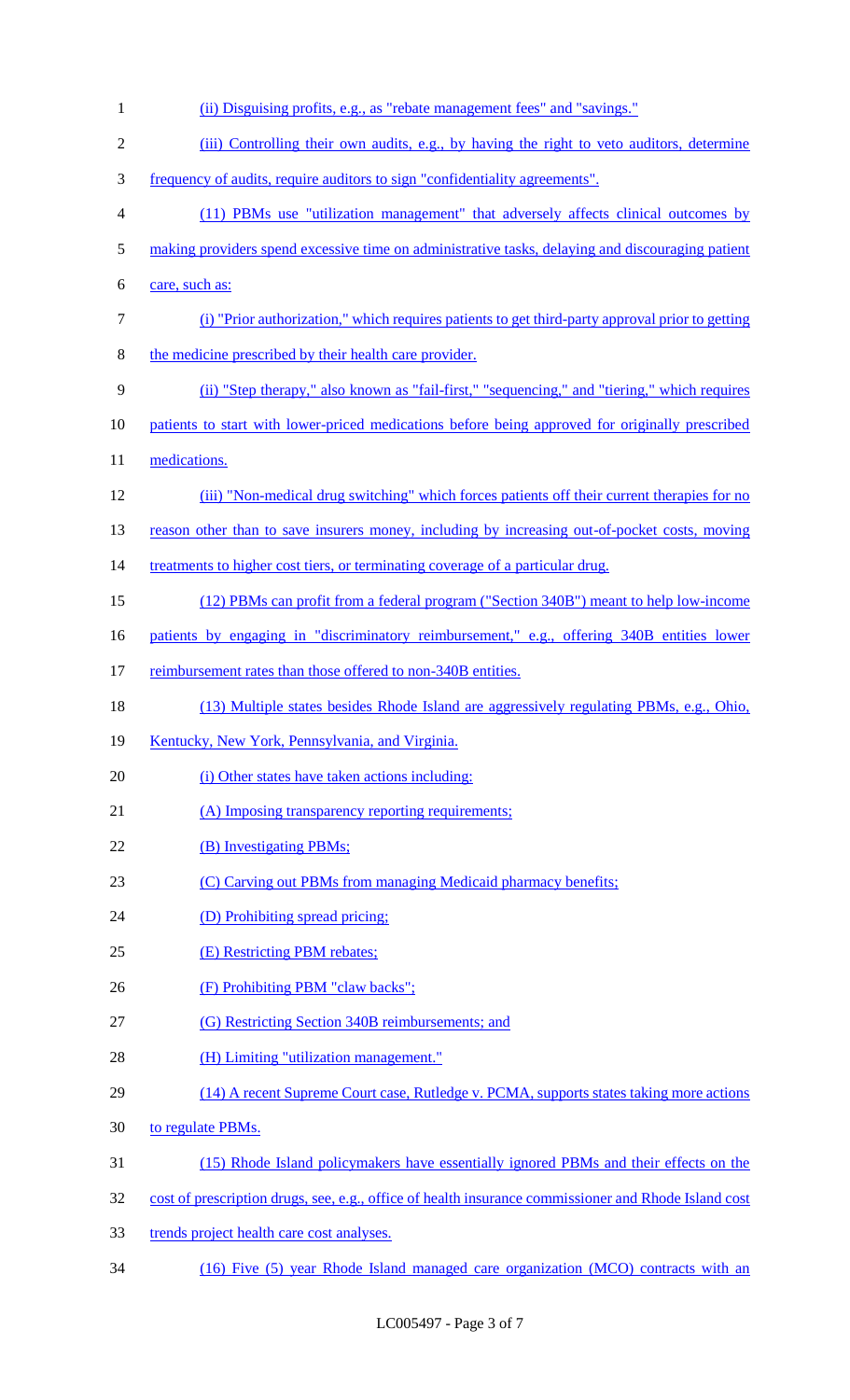1 estimated cost of one billion seven hundred million dollars (\$1,700,000,000) per year are scheduled 2 to expire and be renewed in April 2022, and are missing PBM oversight and restrictions, e.g., they do not require PBMs to identify their spread pricing profits; they do not make all statutory limits on prior authorizations also apply to Medicaid managed care PBMs; etc. **27-20.12-2. Legislative intent.** The intent of this legislation is to: (1) Ensure PBMs provide sufficient information to the state to allow accurate analyses of PBM costs and benefits for Rhode Island consumers and taxpayers. (2) Restrict PBM practices that lead to overcharging, including, "spread pricing," "claw 10 backs," "pharmacy steering," discriminatory reimbursements, manufacturer rebates, and Section 11 340B discriminatory practices. (3) Restrict PBM and affiliated companies from imposing harmful utilization management 13 practices on patients including, prior authorization, step therapy and non-medical drug switching. (4) Establish enforcement procedures and penalties to ensure consumer and taxpayer 15 protection and PBM compliance with this chapter. **27-20.12-3. Implementation.** (1) PBMs shall provide state authorities and the general public information on a quarterly 18 or more frequent basis that permits an accurate determination of the costs and benefits of PBMs for 19 Rhode Island taxpayers and consumers. (2) The executive office of health and human services (EOHHS) shall carve out PBMs from Medicaid Managed Care Organization (MCO) contracts set to renew in April 2022. (3) PBMs shall cease activities that result in "spread pricing" profits, including creating multiple maximum acquisition cost (MAC) lists that list higher prices for insurer to PBM 24 reimbursements and lower prices for PBM to pharmacy reimbursements for the same drug. (4) PBMs shall implement administrative-fee only compensation, i.e., a set per-member-26 per-month (PMPM) fee that is the sole compensation for services performed. (5) PBMs shall implement pharmacy pass-through pricing. For covered claims paid by 28 PBMs, the payers shall reimburse the PBM an amount equal to the actual amount the PBM pays to 29 the dispensing pharmacy, including any contracted dispensing fee. In no event shall payers owe the PBM more than the amount the PBM paid to the dispensing pharmacy, including any contracted dispensing fee. (6) PBMs shall implement one hundred percent (100%) pass-through of manufacturer- derived revenues. (7) PBMs shall pay or credit payers one hundred percent (100%) of all manufacturer-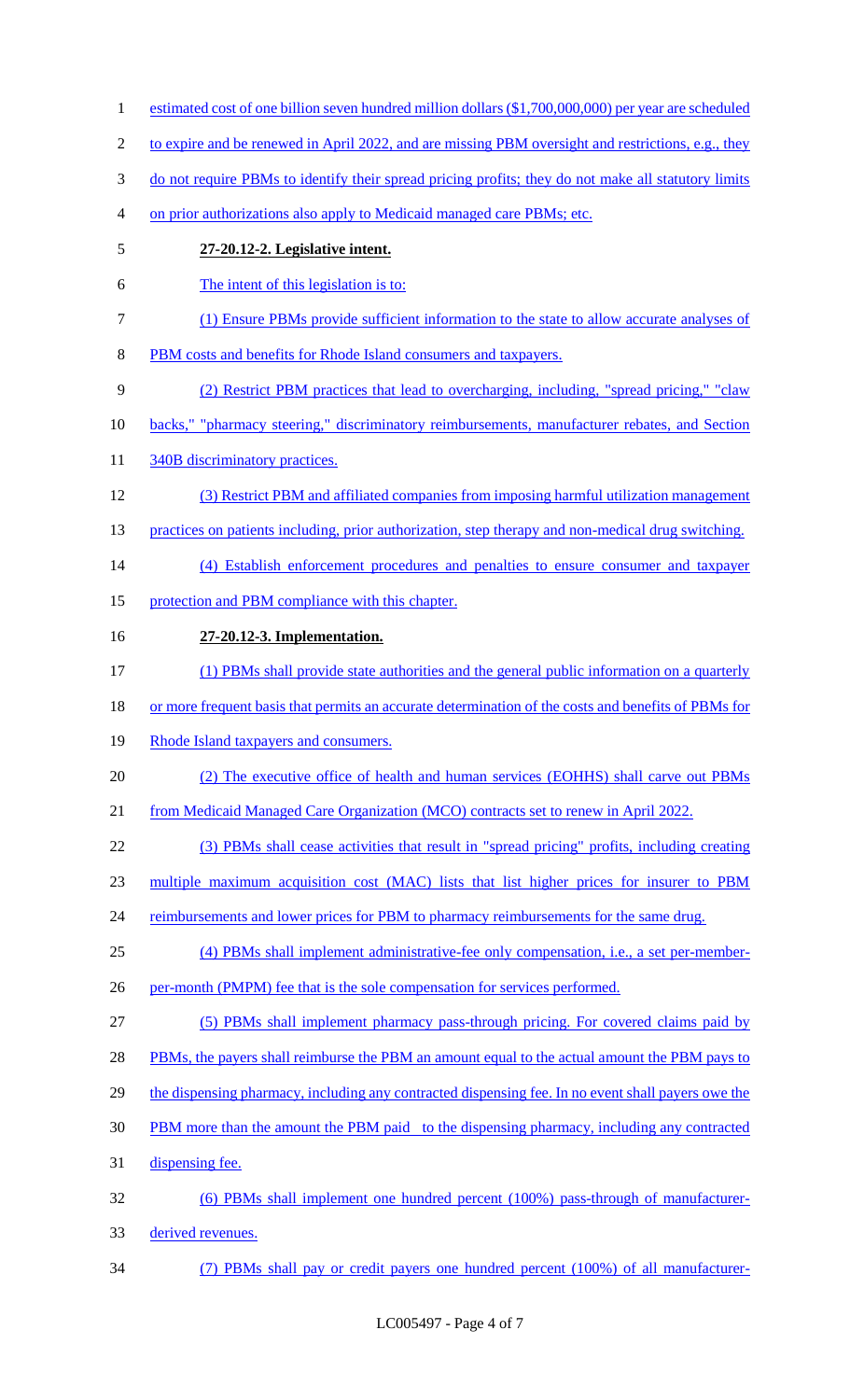- derived revenue PBMs receive, including rebates and other manufacturer revenues.
- (8) PBMs shall not charge payers any management or administrative fees associated with
- obtaining, collecting, or negotiating any manufacturer-derived revenue.
- **27-20.12-4. Definitions.**
- As used in this chapter:
- (1) "Other manufacturer revenue(s)" means, without limitation, compensation or
- remuneration received or recovered, directly or indirectly, from a pharmaceutical manufacturer for
- administrative, educational, research, clinical program, or other services, product selection
- switching incentives, charge-back fees, market share incentives, drug pull-through programs, or
- 10 any payment amounts related to the number of covered lives, formularies, or the PBM's
- 11 relationship with the payer.
- (2) "Rebate(s)" means all price concessions paid by a manufacturer or any other third party
- 13 to PBMs including rebates, discounts, credits, fees, manufacturer administrative fees, or other
- 14 payments that are based on actual or estimated utilization of a covered drug or price concessions
- 15 based on the effectiveness of a covered drug.
- **27-20.12-5. Requirements for pharmacy benefits managers.**

## **PBMs shall:**

- (1) Cease taking money that consumers paid pharmacies as co-pays in excess of what
- 19 pharmacies paid to acquire a drug (i.e., taking "claw backs") and any such funds must be returned
- 20 to consumers;
- (2) Cease reimbursing affiliated pharmacies more than non-affiliated pharmacies for the
- same drugs;
- (3) Cease "pharmacy steering," i.e., steering consumers to affiliated pharmacies (including
- 24 mail order and specialty pharmacies), e.g., by requiring a higher copay if the patient obtains the
- drug from a non-affiliated pharmacy;
- (4) Prioritize benefits to consumers and not PBM or affiliated company profits in
- determining placement of drugs on formularies;
- (5) Cease profiting from a federal program ("Section 340B") meant to help low-income
- patients by engaging in "discriminatory reimbursement," e.g., offering 340B entities lower
- 30 reimbursement rates than those offered to non-340B entities; and
- (6) Cease "utilization management" strategies that delay and discourage patient care, and
- adversely affect clinical outcomes, including, prior authorizations, step therapy and non-medical
- drug switching.
- **27-20.12-6. Compliance -- Rules and regulations.**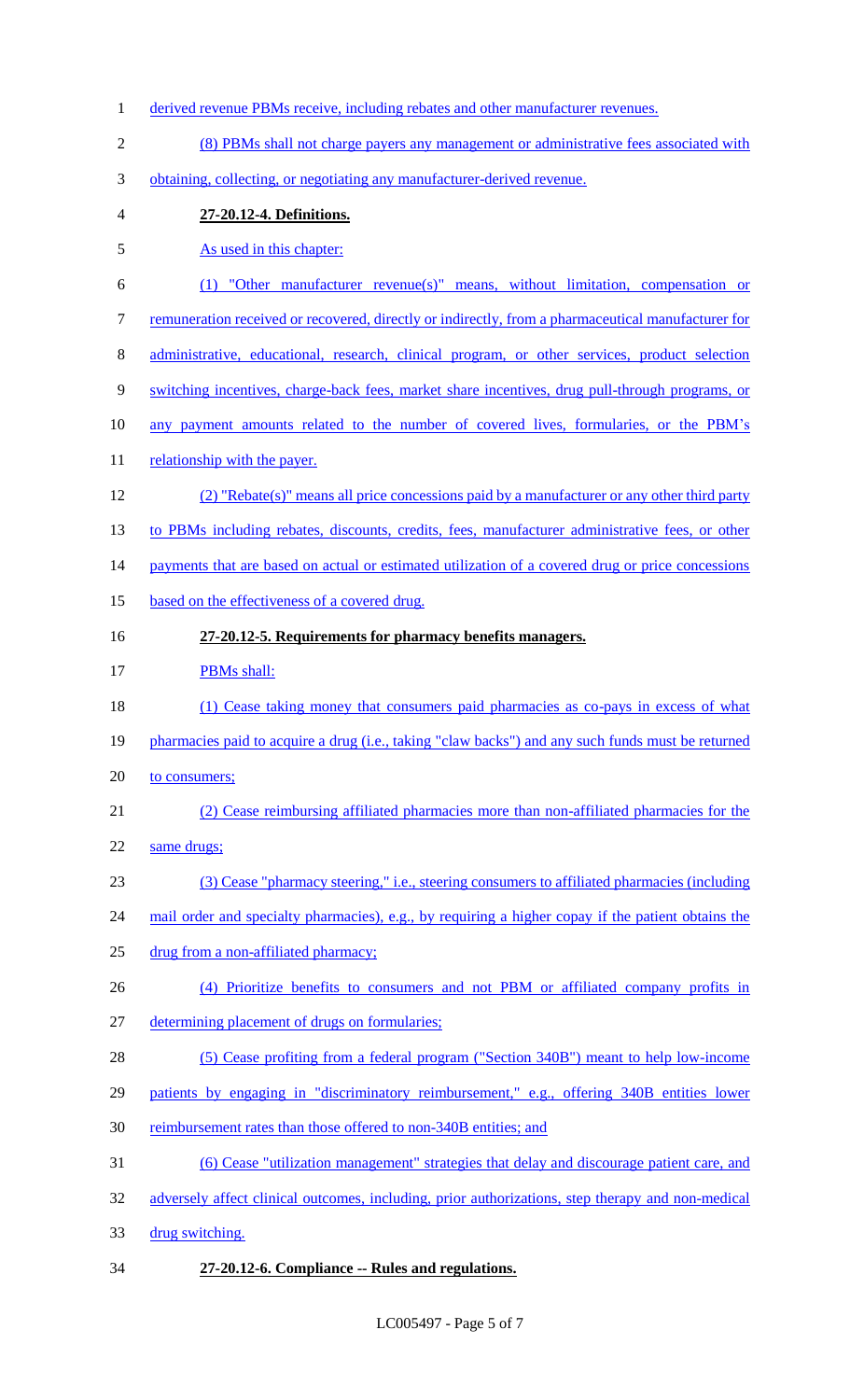- 1 (a) The executive office of health and human services (EOHHS), the department of
- 2 business regulation (DBR), and the office of health insurance commissioner (OHIC), shall ensure
- 3 that PBMs comply with the provisions of this chapter by the promulgation of any rules and
- 4 regulations they deem necessary.
- 5 (b) The office of the auditor general shall hire and supervise financial consultants with
- 6 expertise about PBMs to conduct or oversee audits that determine whether PBM costs to the state
- 7 are excessive and whether PBMs are in compliance with the provisions set forth in this chapter.
- 8 (c) The attorney general is hereby authorized to undertake appropriate civil and criminal
- 9 investigations of and actions against PBMs and affiliates to enforce the provisions of this chapter.
- 10 SECTION 2. This act shall take effect upon passage.

======== LC005497 ========